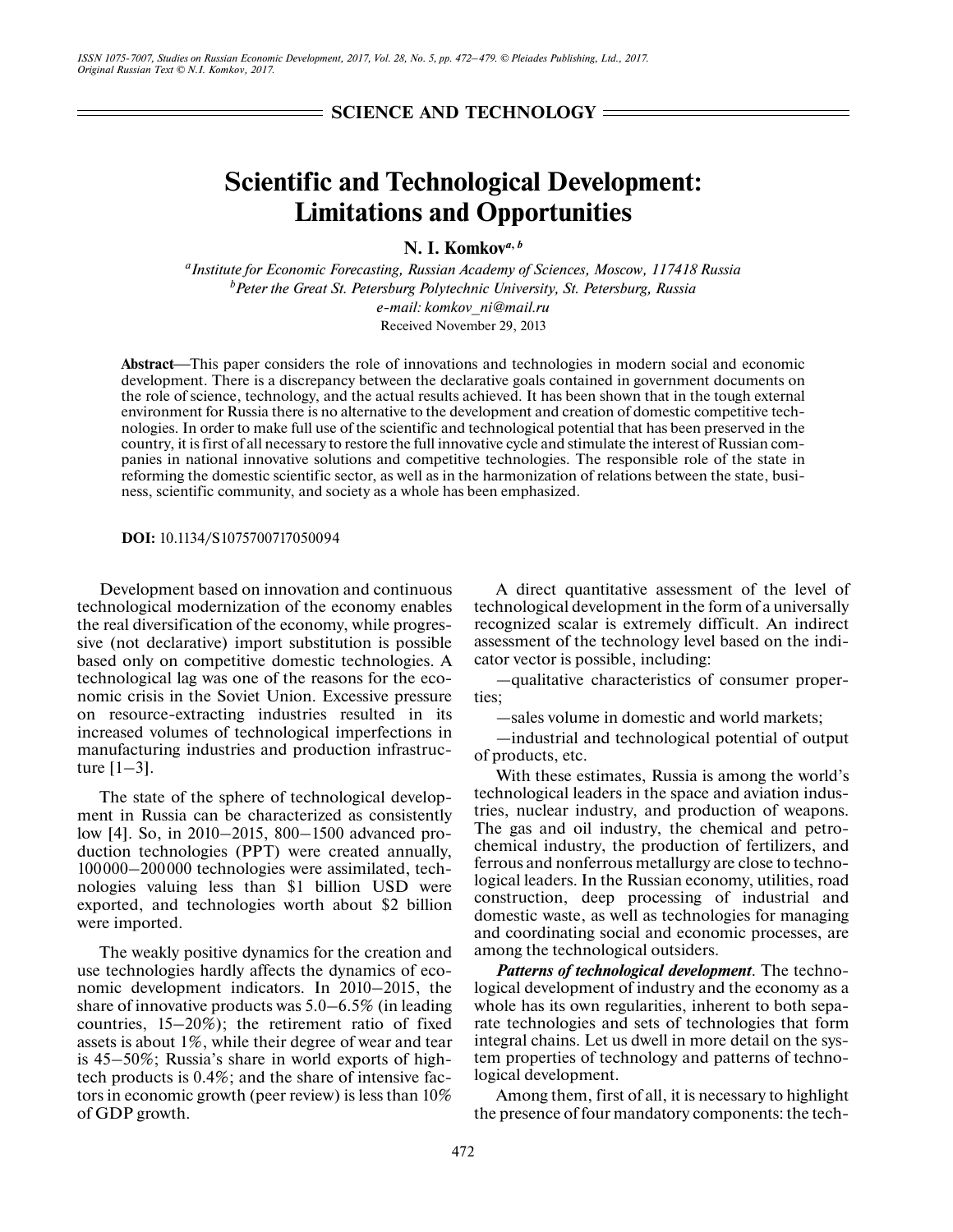

**Fig. 1.** Structure of integrated (organizational) technology: is a vector of indicators at the input;  $\overline{U}_{\text{out}}$  is vector of  $\overline{U}_{\text{in}}$  is a vector of indicators at the input;  $\overline{U}_{\text{out}}$  is vector of indicators at the output of technology; *F* is technology itself or the method; M&E is machines and equipment; S is staff who organized work; M is management system mechanism.

nology itself, machinery and equipment, organized labor, and the mechanism and systems of management. Their quantitative characteristic is the potential index measured by the relative value in the range of 0–1. The maximum potential equal to 1 is achieved at a theoretically possible level of perfection, which in turn is a scalar convolution of a set of indicators (productivity, consumer properties, product loss size, etc.). The organized technology answers the question: *What needs to be done (produced)?* The technology itself corresponds to the questions of "how?" and "in what way?" the goals outlined by the technology should be achieved. The machines and equipment involved answer the question "what?" The staff should answer the question "who?" and the mechanism and management system the question "why?" In combination, the use of organized technology presupposes an answer to the following complex questions: "What needs to be done?" "How?" "Using what?" "By whom?" "Why?" (Fig. 1).

The coordination of the potential of the four main components of the technology is such that, first, the coordination procedure starts with the technology itself, the implementation potential of which is primarily determined by the potential of machines and equipment. Then, the agreed-upon potential of technology, machines, and equipment is coordinated with the capacity of the maintenance staff, then with the mechanism and system for controlling the organized technology. The potential of technology varies according to the law of the trapezoid within its full life cycle (Fig. 2).

The initial segment (AB) of the trapezoid corresponds to the stage of matching and growth of the component potential to a level corresponding to the theoretically possible one. The next segment (BC) of the trapezoid characterizes the stage of the stable operation of the technology, and the segment (SD) characterizes the stage of completion of operation and subsequent utilization of the technology in the sector (VS).

Due to current and major repairs of machines and equipment, retraining of personnel and improvement



**Fig. 2.** Dynamics of the technology cycle potential index.

of management systems, it is possible to keep the realized potential of the technology at a level close to the maximum. At the end of operation (SD), which stays at a consistently high level is impossible, and the real level of the technology potential will inevitably decline to the level of maintaining profitability.

The dynamics of the achievable potential of the technology obeys the S-shaped pattern of its improvement (see Fig. 2), which largely coincides with the trapezoidal law of variations in the potential of the full life cycle [5]. To simplify the calculations, instead of the S-shaped dependence, its linear approximation can be used. In the initial section, where the potential of the technology is consistently increasing, there is usually an inflection point 0, in which the accelerated build-up of the potential ends and the transition to a slowing down of its increase occurs. The patterns of the functioning of the aggregates of technologies, which form the chain of technologies, are largely based on the properties of individual technologies, and the characteristics of these sets have a set of vectors of indicators at the inputs of the chains and a set of vectors at the outputs of the technology chains.

It is necessary to note the multidimensionality and the vector nature of estimates of characteristics of technologies, which include indicators of output volumes, nomenclature (type) of products, their qualitative properties, cost parameters, product loss rates, environmental load, etc. To obtain integral estimates of the characteristics of technology chains, operations of summation of cost indicators and multiplication for quality indicators and calculation of network capacity are used [2].

The conjugacy of the related technologies and their chains implies mutual agreement (assignment, enhancement) between technology characteristics in order to increase the integral level of the potential and the vector of characteristics of the technology chain.

The possibilities for improving the integrated potential of technological chains, especially their qualitative characteristics, depend on the potential of their least perfect links. Therefore, predictive assess-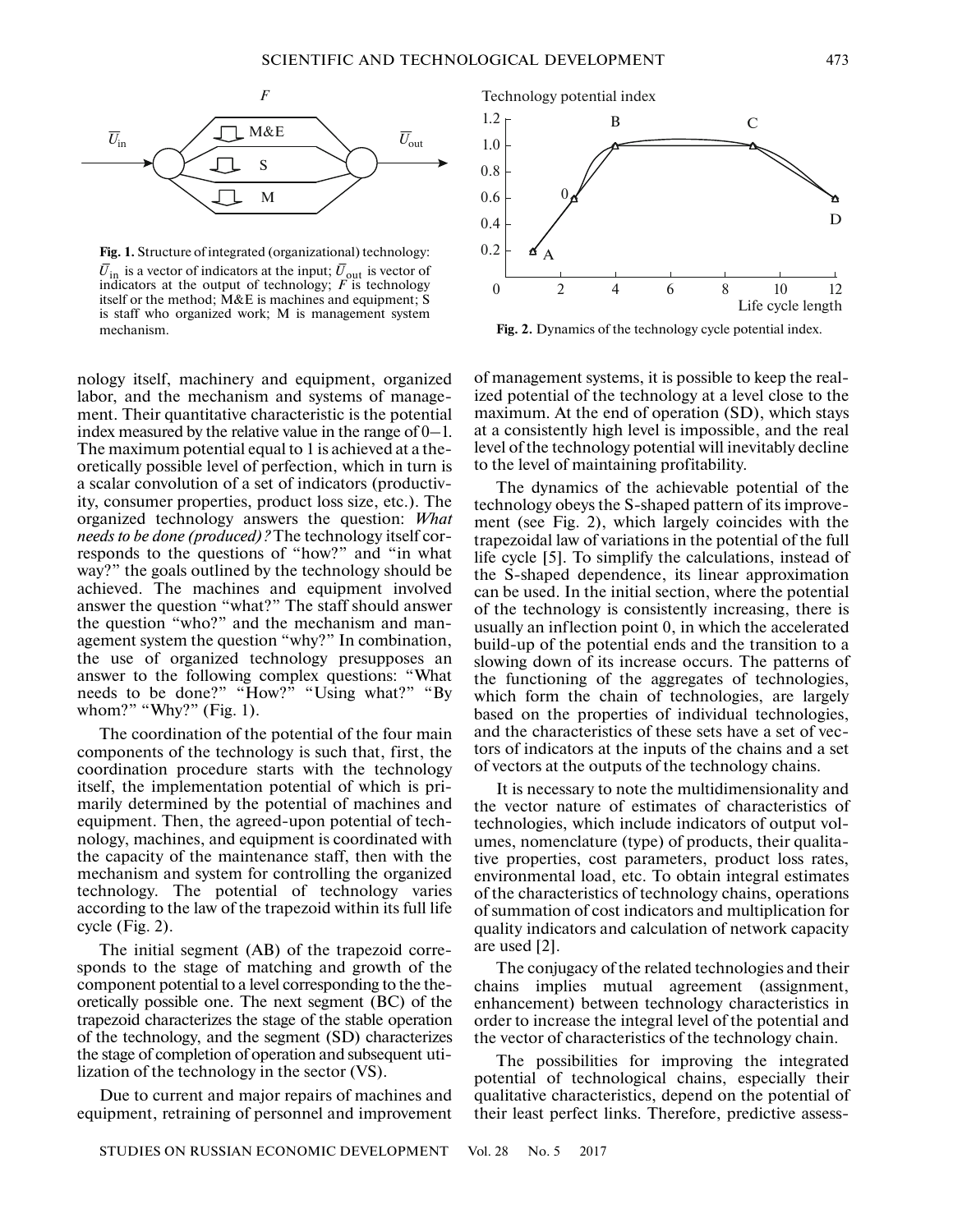

**Fig. 3.** Distribution of the potential of technologies mastered by companies.

ments of the improvement of the integrated potential must begin with a consistent improvement in the characteristics of the least advanced technologies. Ignoring this situation in the past led to the multi-orderliness of the domestic economy, when along with the technologies of the fifth technological order there were many technologies of the fourth and third orders [6].

The main reasons for the slow decision-making, and often the refusal to use innovative solutions, new technologies, and modernization of industrial enterprises, are the staff's interests in maintaining the existing technologies that provide them with local benefits; the need for partial or complete shutdown of production, which threatens the loss of revenue and possibly the loss of the market; doubts about the prospects of the technologies chosen and not quite reliable estimates of the calculation of the economic benefits of modernization; the possibility of reducing the number of personnel and the loss of part of jobs; etc.

The search for methods of forming technologies was limited to an orientation toward the well-known laws of mechanics, physics, and chemistry, and, at the beginning of the 21st century, the developed technologies have become more complex due to the combination of possible directions, and their general design has become known as *info-nano-cogno-bio* [2]. This design assumes the possibility of using information technology (info-); creation of technological processes at the nanoscale (nano); adaptability, i.e., the ability to choose the best mode depending on external conditions (cogno-); and the possibility of using the processes inherent to biological systems (bio-).

Since the beginning of the 21st century, especially in the engineering industry of developed countries, the tendency to recycle has gradually started to form, which consists of ensuring the use of these materials and methods of processing that allow the use of details and parts of equipment and machinery based on efficient recycling technologies. This trend, which is aimed at ensuring the conditions for the complete utilization of packaging materials, also takes place in the case of using biodegradable materials. The opportunities for a wider distribution of the recycling trend largely depend on the consideration of the conditions of recycling technologies in the development and design of new materials.

Between the chains of technologies for extracting resources, their processing, which converts them into machines, equipment, devices, and appliances, as well as their use in the production of end products and the creation of an industrial infrastructure, there are reciprocal links that allow the current potentials of the degree of readiness of the products of the previous stage to be redistributed to effective use at the next. Thus, in the extraction of hydrocarbons and solid minerals, the high purification of primary resources (oil, gas, and condensate) from impurities is important before transportation, storage, and delivery to consumers. For recoverable minerals, it is important to separate their useful part from rock and impurities to the fullest, while the manufacture of machinery and equipment requires high-quality materials and their respective assortment to reduce losses during processing.

The scale of development of new technologies obeys a stable pattern characterized by a shifted hyperbola (Fig. 3). It is known that only a relatively small number of companies and enterprises are able to fully utilize all of the functional capabilities of technology. For various reasons (human resource, technological, organizational), most companies only partially use all possibilities of technology. This situation occurs for power-generating plants and technologies, the actual efficiency of which varies within  $\pm 10\%$ ; new medical technologies (tomographs, X-ray machines, etc.), as well as methods of performing complex operations (on the heart, kidneys, etc.) are only successfully implemented in a small number of centers, etc. The transition from technologies being used for the next generation technologies of higher level introduces new and more stringent requirements for the machines and equipment used, personnel, mechanisms, and control systems.

The plan to skip any technology generation that has not previously been developed by an industry will not always accelerate the development of the most advanced technologies and often only leads to an increase in the costs and timing of developing newgeneration technologies. The proposals by some experts to abandon the consistent development of technologies and immediately move to mastering the best imported technologies (and thus to eliminate the long-term technological backlog accumulated in Russia) by domestic industry is not always acceptable. Keeping imported technologies in the operational state requires considerable expenses accrued in replacing elements and components of technologies that lost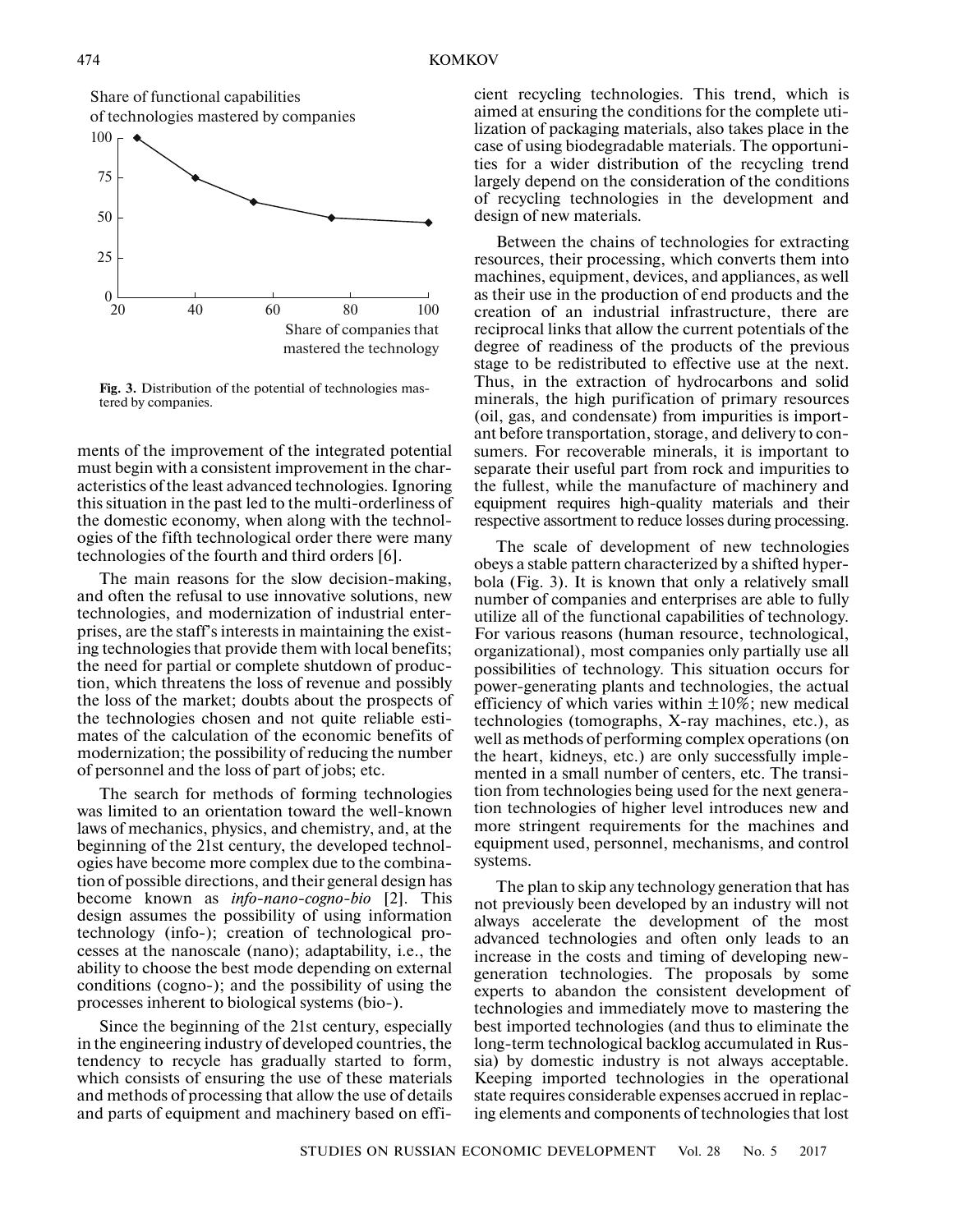their potential, which are also possible based on imports, since the domestic innovative system is not capable of the immediate innovative support of advanced technologies. Therefore, it is advisable to combine the import of technologies with the support of the development of domestic technologies in the leading areas of economic development that correspond to national goals [9].

An important property of technology is the competitiveness of its potential, that is, the ability to maintain competitive advantages over similar competitive technologies within a certain period of the life cycle that are sufficient to maintain its cost-effective operation with the necessary profits [8].

*Limitations of technological development.* The low level of domestic scientific and technological potential is associated with the breakdown of branch science, chronic underfunding of science, aging of human resources, the departure of many specialists abroad, and the opposition of officials to the development of the Russian Academy of Sciences. The created domestic technologies are not complex and are not transferred to the customer on a turn-key basis; rather, they require additional work and additional costs for their development. There are no long investments at low interest to finance innovative and investment projects. The formed innovative and investment projects are developed and inefficiently implemented with significant deviations from targets, technical and economic indicators, and cost and time estimates.

The reorganization of the innovation sphere is urgent, as there are not enough structures, scientific centers, or institutions in the country that predict, research, design, and create complex technologies that are positively perceived by the domestic economy. When developing projects and assessing their effectiveness, it is necessary to take into account not only the economic effect, but also the burden on the environment, since socially friendly ecology is expensive. These costs must be assumed by both business and society as a whole. In innovative development, creation of advanced technologies, and modernization of the economy, the elimination of contradictions and the establishment of concerted actions by the government, the business elite, the scientific community, and society as a whole play a significant role.

Limitations of imports of advanced technology from the United States and EU countries (as an important part of the economic war against the Soviet Union) have existed for a long time, and the Jackson– Vanik amendment adopted by the US Congress in the 1970s established these restrictions at the legislative level. In the conditions of isolation of the Soviet economy from the supply of advanced imported technologies, the country was forced to independently create, master and use domestic innovative solutions and technologies. While in the field of defense and armament, the domestic innovative and industrial potential

turned out to be sufficient to ensure parity with the United States and NATO countries, this potential was not sufficient for the harmonious development of the civilian sector of the economy. Its backlog from the needs of society determined the causes of the crisis and the subsequent collapse of the USSR.

Despite the cancellation of the Jackson–Vanik amendment at the beginning of the 21st century, restrictions on imports of technology by leading countries to Russia in the interests of the competitive advantages of the United States under various pretexts remained after its abolition. An example is the refusal to sell shares in the car company Opel to Russia and others. It is hardly possible to hope for a change in the economic policies of the leading countries and complete abolition of restrictions on imports of advanced technologies to Russia in the short and medium terms.

In this situation, the full use of the national innovation potential is necessary to create and master Russian technologies. It is possible and necessary to cooperate with countries that are not dependent on sanctions, both in the organization of scientific and technological programs and exploratory research projects, and in the exchange of ready-to-use technologies with partner countries (BRICS, SCO, etc.). Execution of the increased load by the domestic innovation environment is impossible without its radical reforming, the variants of which were considered in [1, 3, 8]. The main conditions for reform are:

—the restoration of the full innovation cycle;

—maintaining the potential of fundamental research carried out by the Russian Academy of Sciences;

—reformation of the potential of applied research of the Russian Academy of Sciences and its increase through the creation of joint structures with universities and companies;

—increasing the funding of local structures that implement programs to create new technologies in accordance with the goals of national development.

The listed system properties of technologies and the laws of technological development are extremely important in forecasting and system design both at the macro and meso levels. Imperfection of domestic technologies and their lagging behind the level of foreign technologies largely depends on the inconsistency of the levels of technology components and their integration into related technology chains. The lack of systematic coherence of technologies largely explains the lag in the labor productivity of Russian companies and companies operating in Russia with foreign participation.

The current state of development of the economy and the business environment has a significant direct and indirect negative impact on the development of the innovation sector and technological modernization. Many of the relations and patterns that have developed in the pseudo-market economy of Russia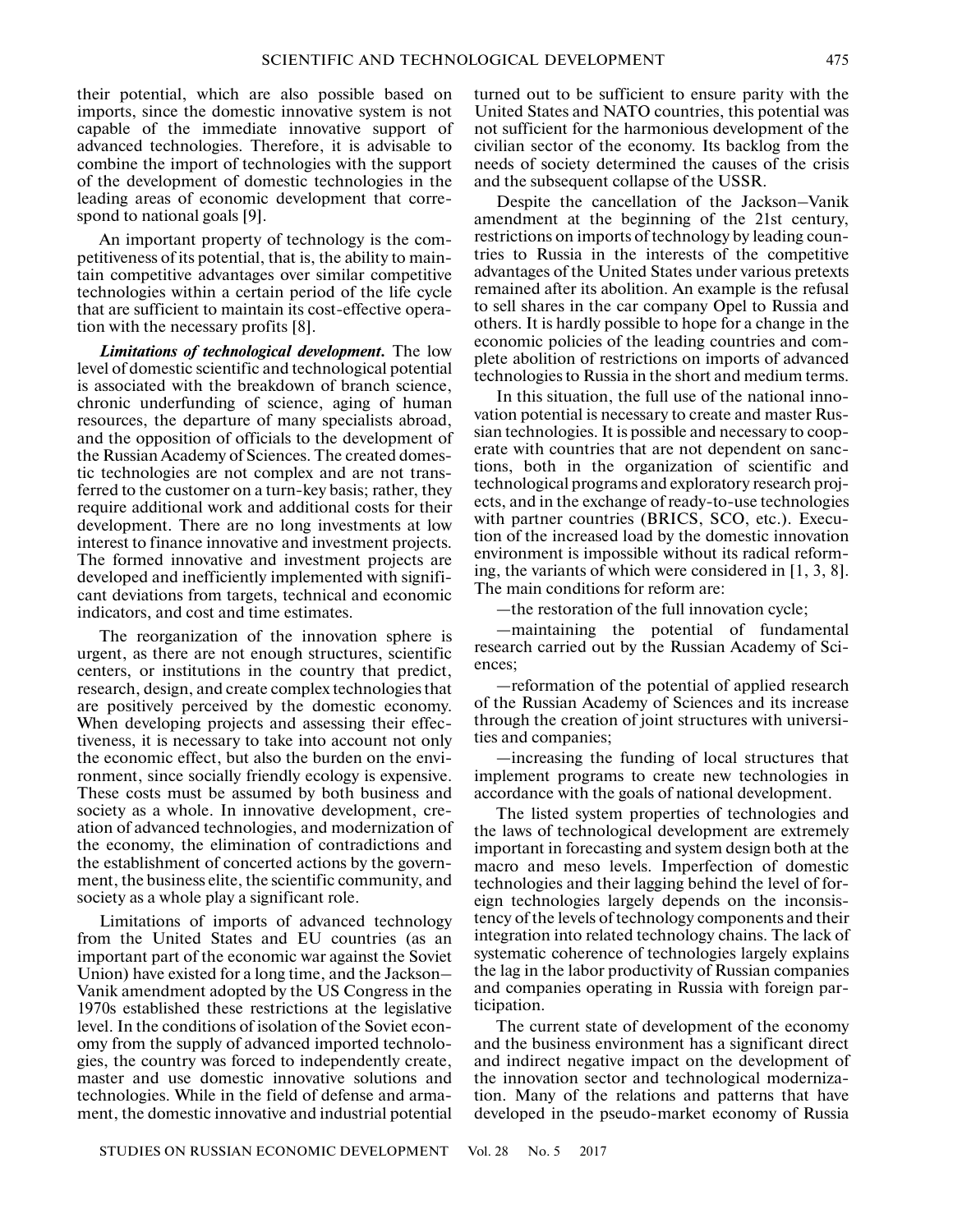| Product                                                  | Import/export |               |               |
|----------------------------------------------------------|---------------|---------------|---------------|
|                                                          | $2001 - 2005$ | $2006 - 2010$ | $2011 - 2015$ |
| Food and agricultural raw materials (except for textile) | 3.96          | 3.54          | 2.37          |
| Mineral products                                         | 0.03          | 0.02          | 0.02          |
| Chemical industry products, rubber                       | 1.06          | 1.35          | 1.50          |
| Tanning raw materials, furs and fur products             | 0.78          | 2.61          | 3.06          |
| Wood and pulp and paper products                         | 0.40          | 0.52          | 0.54          |
| Textiles, textile products, and footwear                 | 3.06          | 11.59         | 17.48         |
| Metals, precious stones, and their products              | 0.17          | 0.29          | 0.38          |
| Machinery, equipment, and vehicles                       | 2.11          | 4.87          | 5.09          |
| Total:                                                   | 0.41          | 0.54          | 0.57          |

**Table 1.** Commodity structure of the import-to-export ratio in the Russian Federation

Source: Work [4].

contradict those that take place in the developed market economy of developed countries. Thus, the constantly high level of inflation in Russia is significantly influenced by the constantly growing tariffs of natural monopolies, and many regional markets are controlled by local monopolists. At the same time, the rise in prices for traditional goods and services is often accompanied by a decrease in their quality.

*Influence of technological potential on the development prospects of the domestic economy*. The relatively low level of the quality of domestic products in the early 1990s and its inconsistency with the standards of the EU countries and developed countries, as well as the desire to prevent Russian export industrial goods (machinery, equipment, airliners, helicopters, cars, etc.) from their markets significantly limited the export opportunities of the country. The obsolete technologies of the Soviet period and the lack of state support for enterprises producing export goods led to a sharp decline in the production potential of many machine-building enterprises, some of which under these conditions were forced to cease to exist (NPO Processing Centers in Ivanovo, S. Ordzhonikidze Machine-Tool Construction NPO, and others). In the early 2000s, tens of thousands of enterprises were closed in Russia. Only the products of oilmen, gas workers, and metallurgists were readily accepted on world markets. Foreign consumers of Russian raw materials were not embarrassed by the not quite high quality of exported products, which was compensated by price discounts, while Western countries also made good money bringing the raw materials to the standards required for consumers using the cryogenic technologies for separation of propane, ethane, and butane from natural gas, modern technologies for purifying oil and condensate from sulfur, etc.

If the technological imperfection of domestic extractive industries did not lead to a sharp decline in the country's export potential, then for the processing and manufacturing industries, the low level of technologies capable of producing obsolete products of poor quality and with large losses of raw materials (metal, electricity, etc.) proved to be a decisive factor in reducing the level of exports. Since 2000, the growth of imports of chemical products, machinery, and equipment, as well as food imports (table 1) has gradually emerged.

The dynamics of the import-to-export ratio has three characteristic stages, i.e., 2001–2005, i.e., the beginning of development of imports of products and technologies; 2006–2010, i.e., the achievement of small volumes of imports; and 2011–2015, i.e., a decrease in the growth of imports and an increase in exports of Russian products. It is estimated that the import of construction materials used by machine builders was about 50% of the total amount of materials used, and the share of imported control and measuring equipment, for example in the oil and gas industries, was close to 90%.

A significant (more than double) depreciation of the ruble and a decline in world prices for hydrocarbons significantly influenced the dynamics of exports and imports. In 2001–2015, the following trends in the ratio of import-export consistently formed:

1. The share of food products in the structure of exports was growing.

2. The share of mineral resources in Russian exports was consistently declining.

3. In general, the share of exports of timber and pulp and paper products was stable.

4. The share of exports of metals, precious stones, and their products was increasing.

5. The share of imports of machinery, equipment, and vehicles decreased and their exports increased.

The impossibility in Russia at the beginning of the 21st century of ensuring the production of modern airliners with digital avionics, navigation aids, and economical engines caused a decline in production and even the complete cessation of their production. The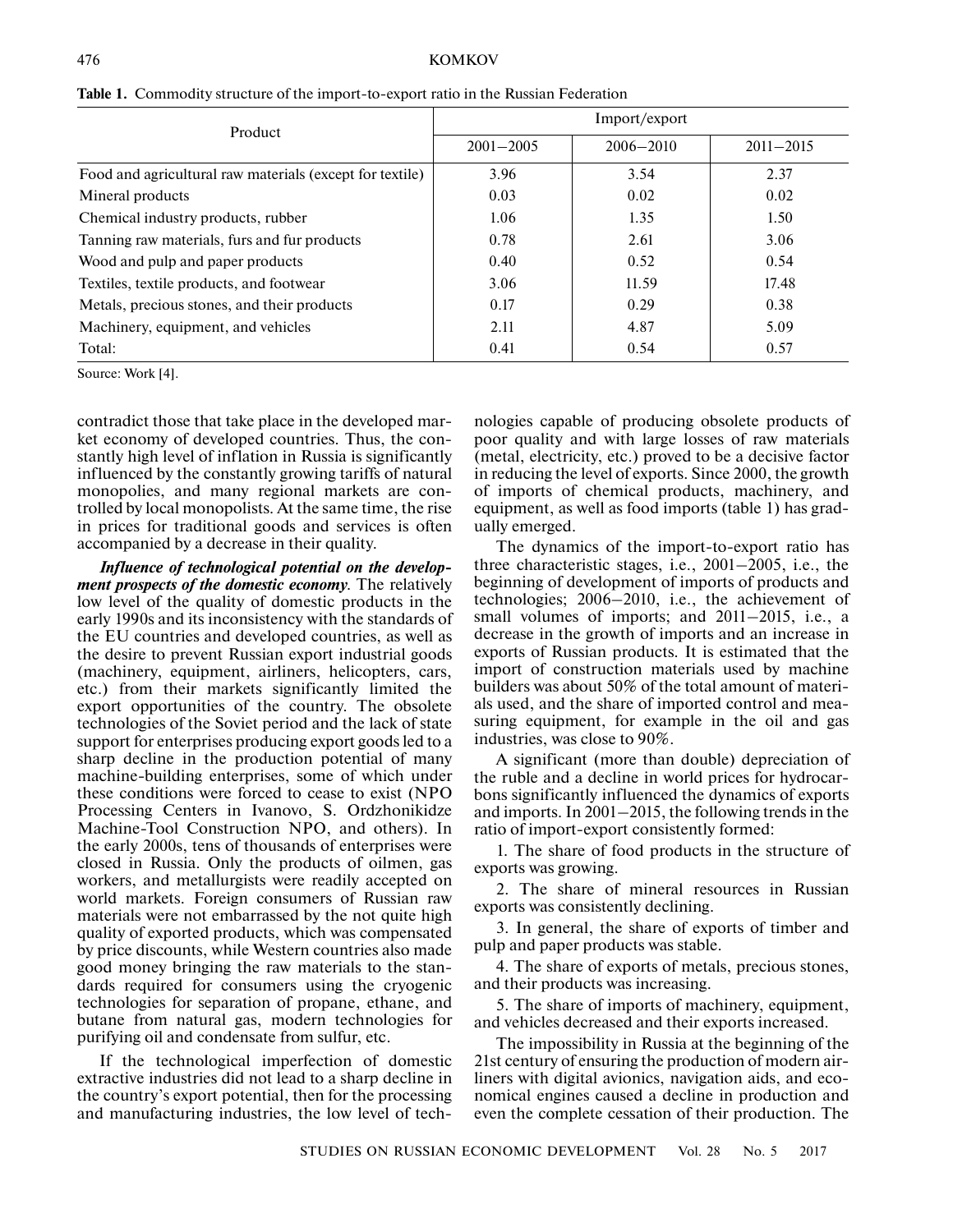ability to weld ship hulls in the absence of domestic components and ship control means did not save Russian shipbuilding from the landing aground. Steps have only been taken in recent years to overcome the disintegration of the potential for producing high-tech components for aircraft and shipbuilding and organizing their import substitution.

Many experts and managers of various levels in recent years have regularly announced the need to change the economic model. The mandatory properties of the new model include the need for diversification in the direction of increasing the growth of gross added value, primarily due to the high technology sectors of the economy, reducing dependence on the commodity sectors of the economy, and increasing the economy's resilience to external challenges and price fluctuations in world markets.

These mandatory properties of the new economy model were considered at the beginning of the 21st century in the works of the Institute for Economic Forecasting of the Russian Academy of Sciences and were taken into account in the justification of the resource-innovation development strategy  $[1-3, 8]$ . The essence of the proposed development strategy was the need to consistently curtail the growth rate of exports of raw materials (oil, natural gas, roundwood, rough diamonds, etc.) and to build up the capacity of processing industries by increasing the volume of extractive industries and increasing the export of processed products. At the same time, according to the projected estimates, the cost of export products could increase many times as follows: refined products could increase by 2–2.5 times, the gas chemistry could increase by 5–7 times, timber processing could increase by 3–5 times, and processed diamonds could increase by 6–10 times, etc.

According to the calculations carried out with the possibility of investment growth due to some of the funds received from the export of resources, as well as the use of these funds for the innovative modernization of reprocessing and processing industries, estimates of GDP growth dynamics (doubling in less than 10 years) and a sequential increase in GVA for national economic complexes were obtained [1]. However, many mining companies in the early 21st century were not interested in the development of their technological potential and capacities of reprocessing industries. Interest in this development emerged after the financial crisis of 2008, when the role of the resource component in the prospects for the growth of the world economy was identified. At the same time, the economy began to form trends and intentions of companies at the state level to assist the development of the aircraft industry, shipbuilding, machine tools, pharmaceuticals, etc.

The sharp drop in world prices for hydrocarbons, sanctions imposed by the European Union and the United States for the supply of defense technology, and the possibility of obtaining short-term loans have forced Russia to solve the problems of import substitution and food and technological security. In order to ensure sustainable social and economic development of the country, resistant to external challenges, it is necessary to harmoniously develop the basic sectors of the economy, including extraction, recycling, processing, and final consumption, as well as production infrastructure. Over the past almost 20 years, the structural ratio for the volume of GVA between these sectors has been consistently changing. The distribution in the form of a falling hill in the late 1990s was transformed into a pit shape at the end of the 2010s, which began to straighten out by 2015 (Fig. 4).

It should be emphasized that the distribution of GVA by sector in the United States in the late 1990s had a shape of a convex hill, which, due to the increasing volume of shale hydrocarbon production by 2010, turned into a hill with a shelf. The distribution of GVA similar to the US was observed for the leading EU countries and Japan [3]. To ensure sustainable development, the distribution of GVA for Russia should have a shape close to horizontal, but convex in the middle of the full technological cycle. At the same time, in the long term, there should be a redistribution of export shares between the complexes of industries, when only 25% of the extracted resources should be exported, up to 40% of the processed raw materials and 30% of processed products (engineering, electronics, measuring instruments) can be exported, as well as in the production of final consumption goods, services, and industrial infrastructure the share of exports may be 20%.

*Measures to overcome the limitations of technological development*. The main measures to support and build up the domestic potential of innovation and technological development first of all include the restoration of a complete innovation and technological cycle, which was partially destroyed in the transition from planned to market mechanisms of economic management. This destruction primarily concerned the most important link in this cycle, i.e., branch science. The loss of this link was compensated for by private applied research institutes and state scientific centers, as well as by the Russian Academy of Sciences. This redistribution of functions within a full innovation-technological cycle could not fully compensate for the loss of potential in the applied research and development sector. In addition, this sector was deprived of a significant share of financial resources, which led to a reduction in the scope, quality level, and timing of innovative solutions, as well as the degree of completeness of innovations. These conditions, as well as the noncomplex character of the technologies transferred to domestic customers in the situation of full openness of domestic markets for imports, only enhanced the decrease in the potential of applied technologies and research-and-development products. These measures have greatly contributed to the strengthening of the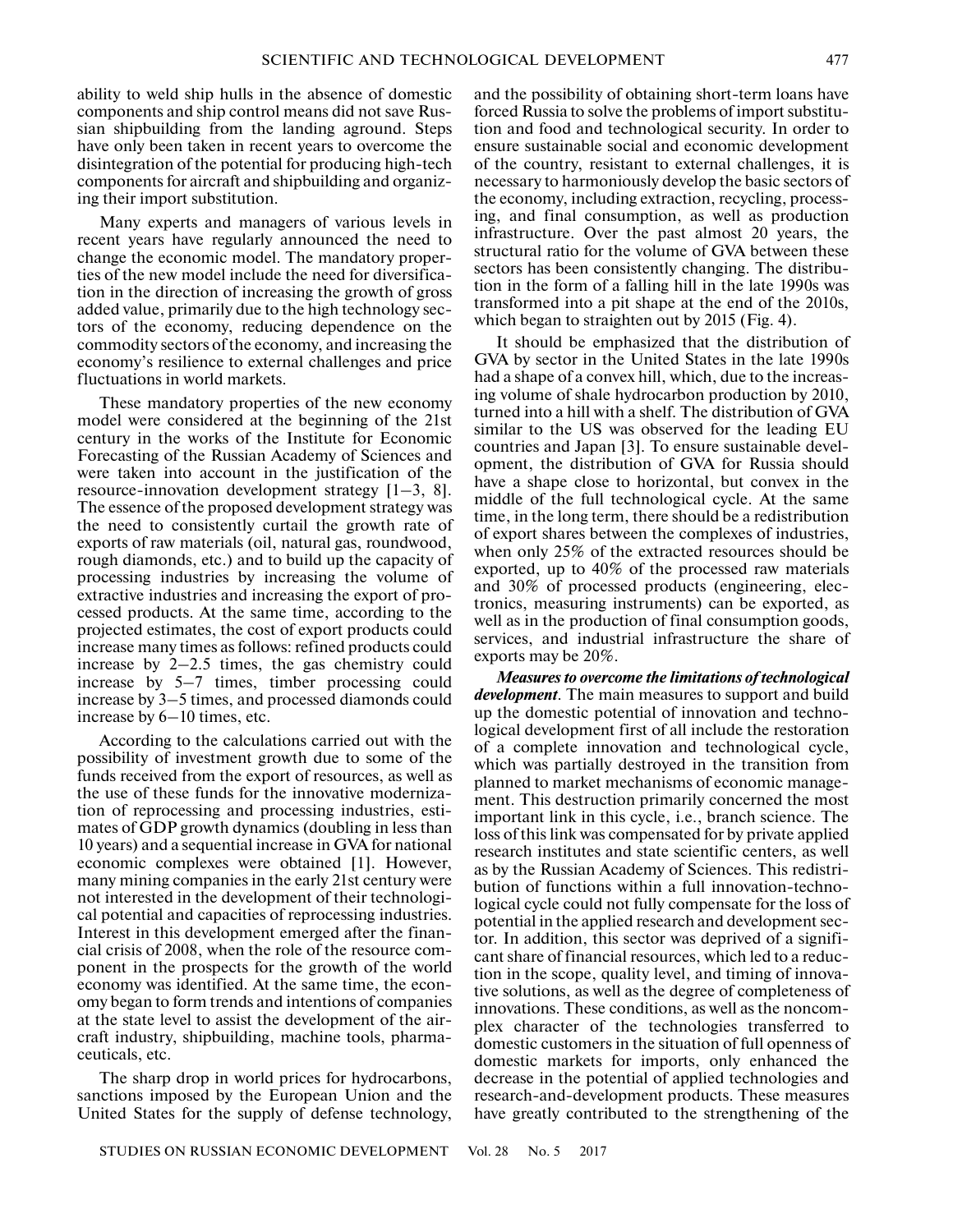

**Fig. 4.** Scheme of distribution of GVA for main sectors (complexes) of the economy of the Russian Federation and United States:  $-\blacktriangleright$  US 2010;  $-\blacksquare$  US 2000;  $-\lozenge$  – RF 2010;  $-\square$  – RF 2000;  $-\triangle$  – RF 2020.

immunity of domestic innovative solutions, as well as to a reduction in the purchases of Russian companies and the amount of funding for applied research and development.

The restoration of the interest of domestic companies in Russia's innovative solutions and technologies was largely facilitated by sanctions banning the supply of Western technologies to Russia, as well as the measures taken in 2014 by the Russian government to support Russian companies with import substitution. These measures were largely systemic in nature and included both financial subsidies for obtaining loans at preferential prices and guarantees of supporting the markets for products developed and created by companies under import substitution. All of this allows us to hope for the growth of interest of Russian companies in domestic innovations and technologies, which will also be expressed in the formation of forecasts and tasks for research and development.

Another important link in the full innovation-technological cycle is the Russian Academy of Sciences, the authority and leading role of which in the creation of advanced production technologies is recognized by both the world scientific community and state statistics [4]. In recent years, the Russian Academy of Sciences has repeatedly been subjected to biased accusations of non-competitiveness of its innovative solutions and the nonintroduction of Russian Academy of Sciences-created technologies by Russian companies.

At the same time, the strategy of scientific and technological development rightly emphasizes the growing role in the technological development of the fundamental research sector, the main potential of which is concentrated in the Russian Academy of Sciences. Meanwhile, the increasing complexity of scientific search in connection with external challenges and

threats, as well as the orientation towards the national goals of the Russian Federation, require the reform of the entire innovation sphere, including the Russian Academy of Sciences.

One of the directions of reform consists of creating a network of mobile, temporary innovative structures involved in the implementation of projects on terms of financing based on grants and targeted orders based on the potential of the Russian Academy of Sciences and universities. In this scheme of organization, coordinators and scientific managers of projects carry out the invitation, selection, and management of project executors.

The basic foundation for supporting the reforms of the innovation sphere and restoring the potential of a full innovation-technological cycle can be a social agreement between the Russian Academy of Sciences, universities, the Government of the Russian Federation, domestic companies, and the Russian Union of Industrialists and Entrepreneurs (RSPP). At the same time, reforming of the Russian Academy of Sciences is impossible without its direct participation. The Government of the Russian Federation coordinates the interaction of the Russian Academy of Sciences and the universities in restoring direct relationships between science and industry (companies) with the support of the Russian Union of Industrialists and Entrepreneurs.

\* \* \*

Different ways of implementing the technological development of Russia's economy are possible. The direction that emerged in the early 21st century was based on the import of innovative solutions and technologies. Imported technologies were not always